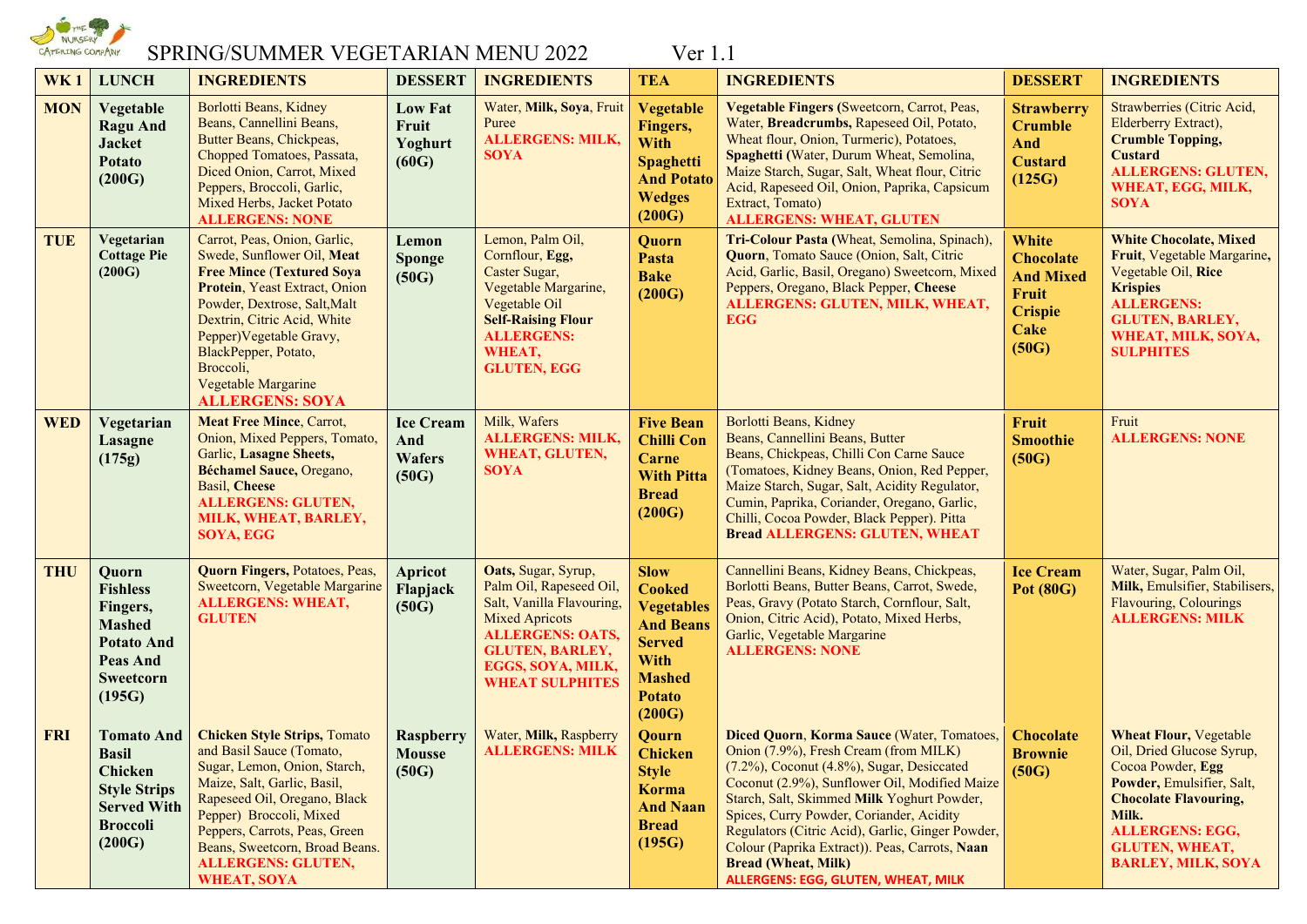

# SPRING/SUMMER VEGETARIAN MENU 2022 Ver 1.1

| <b>WK2</b> | <b>LUNCH</b>                                                                                                                          | <b>INGREDIENTS</b>                                                                                                                                                                                                                                                                                                                                                                                                                                 | <b>DESSERT</b>                                                          | <b>INGREDIENTS</b>                                                                                                                                                                                                                                                                              | <b>TEA</b>                                                                                                                    | <b>INGREDIENTS</b>                                                                                                                                                                                                                                                                                     | <b>DESSERT</b>                                  | <b>INGREDIENTS</b>                                                                                                                                                                                                   |
|------------|---------------------------------------------------------------------------------------------------------------------------------------|----------------------------------------------------------------------------------------------------------------------------------------------------------------------------------------------------------------------------------------------------------------------------------------------------------------------------------------------------------------------------------------------------------------------------------------------------|-------------------------------------------------------------------------|-------------------------------------------------------------------------------------------------------------------------------------------------------------------------------------------------------------------------------------------------------------------------------------------------|-------------------------------------------------------------------------------------------------------------------------------|--------------------------------------------------------------------------------------------------------------------------------------------------------------------------------------------------------------------------------------------------------------------------------------------------------|-------------------------------------------------|----------------------------------------------------------------------------------------------------------------------------------------------------------------------------------------------------------------------|
| <b>MON</b> | Veggie<br>Cake,<br><b>Potato</b><br>Croquette,<br><b>Baked</b><br><b>Beans</b><br>(195G)                                              | Vegetable Cake, (Wheat Flour, Potato,<br>Sweetcorn, Carrot, Peas, Rapeseed Oil, Salt,<br>Rice Starch, Yeast, Sugar, White Pepper,<br>Turmeric), Potato Croquette, (Wheat Flour,<br>Palm Oil, Water, Salt, Milk, Yeast, Nutmeg,<br>Paprika, Pepper), Baked (Haricot) Beans,<br>Water, Sugar, Salt, Onion, Paprika, Tomato<br><b>ALLERGENS: GLUTEN, WHEAT,</b><br><b>MILK, SULPHITES</b>                                                             | <b>Low Fat</b><br><b>Rice</b><br>Pudding<br><b>With Fruit</b><br>(100G) | <b>Rice Pudding, Fruit</b><br><b>ALLERGENS: MILK</b>                                                                                                                                                                                                                                            | Vegetarian<br><b>Lasagne</b><br>(175g)                                                                                        | Meat Free Mince, Carrot, Onion,<br>Mixed Peppers, Tomato, Garlic,<br>Lasagne Sheets, Béchamel Sauce,<br>Oregano, Basil, Cheese<br><b>ALLERGENS: GLUTEN,</b><br>MILK, WHEAT, BARLEY,<br>SOYA, EGG                                                                                                       | Lemon<br><b>Sponge</b><br>(50G)                 | Lemon, Palm Oil,<br>Cornflour, Egg,<br>Caster Sugar,<br>Vegetable Margarine,<br>Vegetable Oil<br><b>Self-Raising Flour</b><br><b>ALLERGENS:</b><br>WHEAT,<br><b>GLUTEN, EGG</b>                                      |
| <b>TUE</b> | <b>BBQ</b> Meat<br>Free<br><b>Chicken</b><br><b>Style Strips</b><br><b>And Med</b><br><b>Vegetables</b><br><b>With Rice</b><br>(195G) | <b>Meat Free Chicken Style Strips, BBQ Sauce</b><br>(Tomato, Fructose Syrup, Spirit Vinegar,<br>Molasses, Cornflour, Salt, Smoke Flavouring,<br>Onion Powder, Potassium Sorbate, Garlic),<br>Courgette, Mixed Peppers, Long Grain Rice<br><b>ALLERGENS: WHEAT, GLUTEN, SOYA</b>                                                                                                                                                                    | Raspberry<br><b>Mousse</b><br>Cake $(40g)$                              | Water, Sugar, Palm Kernel<br>Oil, Palm Oil, Wheat Flour,<br><b>Egg, Milk Proteins,</b><br>Raspberries, Emulsifiers,<br>Glucose, Gelling Agents,<br>Beetroot, Elderberry Juice,,<br><b>Dextrose, Salt, Wheat</b><br><b>Starch. ALLERGENS:</b><br><b>GLUTEN, EGG, MILK,</b><br><b>SOYA, WHEAT</b> | <b>Sweet And</b><br><b>Sour</b><br><b>Chicken</b><br><b>Style Strips</b><br><b>With Rice</b><br>(190G)                        | <b>Meat Free Chicken Style Strips,</b><br>Rice, Sweet And Sour Sauce Sugar,<br>Water, Tomato Puree, Pineapple,<br>Spirit Vinegar, Maize Starch,<br>Lemon, Garlic, Salt, Ginger,<br>Paprika, Chilli Powder), Mixed<br>Vegetables. ALLERGENS:<br><b>GLUTEN, WHEAT, SOYA</b>                              | <b>Low Fat</b><br>Fruit<br>Yoghurt<br>(60G)     | Water, Milk, Soya, Fruit<br>Puree<br><b>ALLERGENS: MILK,</b><br><b>SOYA</b>                                                                                                                                          |
| <b>WED</b> | <b>Cheesy</b><br><b>Bean And</b><br><b>Potato Pie</b><br>(200G)                                                                       | Potato, Cheese, Baked Beans, Chives, Milk,<br>Tomatoes<br><b>ALLERGENS: MILK</b>                                                                                                                                                                                                                                                                                                                                                                   | Poached<br><b>Pears</b><br><b>Served</b><br>With<br>Custard<br>(125G)   | Pears, Sugar, Orange Juice,<br>Cinnamon. Custard<br><b>ALLERGENS: MILK</b>                                                                                                                                                                                                                      | <b>Tomato And</b><br><b>Basil</b><br><b>Chicken</b><br><b>Style Strips</b><br><b>Served With</b><br><b>Broccoli</b><br>(200G) | <b>Chicken Style Strips, Tomato and</b><br>Basil Sauce (Tomato, Sugar,<br>Lemon, Onion, Starch, Maize, Salt,<br>Garlic, Basil, Rapeseed Oil,<br>Oregano, Black Pepper), Broccoli,<br>Mixed Peppers, Carrots, Peas,<br>Green Beans, Sweetcorn, Broad<br>Beans. ALLERGENS: GLUTEN,<br><b>WHEAT, SOYA</b> | <b>Pineapple</b><br><b>Sponge</b><br>Cake (50g) | <b>Self-Rising Flour,</b><br>Caster Sugar, Vegetable<br>Margarine,<br>Vegetable Oil,<br>Pineapple,<br>Egg<br><b>ALLERGENS: EGG,</b><br><b>GLUTEN, WHEAT</b>                                                          |
| <b>THU</b> | <b>Meat Free</b><br><b>Mince</b><br><b>Bolognaise</b><br><b>Bake</b><br>(200G)                                                        | Meat Free Mince, Carrot, Onion, Peppers,<br>Sweetcorn, Chicken Bouillon (Corn Flour,<br>Potato Starch, Salt, Onion Powder, Turmeric,<br>Garlic, Palm Oil, Sugar) Garlic, Basil,<br>Oregano, Tomato Passata, Tri-Colour Pasta<br>(Semolina, Spinach Powder, Tomato Powder),<br>Cheese<br><b>ALLERGENS: GLUTEN WHEAT,</b><br><b>SOYA, MILK</b>                                                                                                       | <b>Chocolate</b><br><b>Brownie</b><br>(50G)                             | <b>Wheat Flour, Vegetable</b><br>Oil, Dried Glucose Syrup,<br>Fat Reduced Cocoa Powder,<br>Egg Powder, Emulsifier,<br><b>Salt, Chocolate Flavouring,</b><br>Milk.<br><b>ALLERGENS: EGG,</b><br><b>GLUTEN, WHEAT,</b><br><b>BARLEY, MILK, SOYA</b>                                               | Quorn<br><b>Fishless</b><br>Fingers,<br><b>Mashed</b><br><b>Potato With</b><br><b>Peas And</b><br><b>Sweetcorn</b><br>(195G)  | <b>Quorn Fingers, Potatoes, Peas,</b><br>Sweetcorn, Vegetable Margarine<br><b>ALLERGENS: WHEAT,</b><br><b>GLUTEN</b>                                                                                                                                                                                   | <b>Apricot</b><br>Flapjack<br>(50G)             | Oats, Sugar, Syrup,<br>Palm Oil, Rapeseed Oil,<br>Salt, Vanilla Flavouring,<br>Mixed Apricots,<br>Vegetable Oil<br><b>ALLERGENS: OATS,</b><br><b>GLUTEN, BARLEY,</b><br>EGGS, SOYA, MILK,<br><b>WHEAT, SULPHITES</b> |
| <b>FRI</b> | Qourn<br><b>Chicken</b><br><b>Style</b><br>Korma<br><b>And Naan</b><br><b>Bread</b><br>(195G)                                         | Diced Quorn, Korma Sauce (Water,<br>Tomatoes, Onion (7.9%), Fresh Cream<br>(from MILK) (7.2%), Coconut (4.8%), Sugar,<br>Desiccated Coconut (2.9%), Sunflower Oil,<br>Modified Maize Starch, Salt,<br>Skimmed Milk Yoghurt Powder, Spices,<br>Curry Powder, Coriander, Acidity Regulators<br>(Citric Acid), Garlic, Ginger Powder, Colour<br>(Paprika Extract)). Peas, Carrots, Naan Bread<br>(Wheat, Milk)<br>ALLERGENS: EGG, GLUTEN, WHEAT, MILK | <b>Ice Cream</b><br>Roll<br>(90G)                                       | Water, Sugar, Palm Oil,<br>Milk, Buttermilk,<br>Emulsifier, Stabilisers,<br>Flavouring, Colour (Beetroot<br>Red), Flour<br><b>ALLERGENS: MILK,</b><br>EGG, SOYA, WHEAT,<br><b>GLUTEN</b>                                                                                                        | <b>Vegetable</b><br><b>Ragu And</b><br><b>Jacket</b><br><b>Potato</b><br>(200G)                                               | Chopped Tomatoes, Passata, Diced<br>Onion, Carrot, Mixed Peppers,<br>Broccoli, Garlic, Mixed Herbs,<br>Jacket Potato<br><b>ALLERGENS: NONE</b>                                                                                                                                                         | <b>Raspberry</b><br><b>Mousse</b><br>(50G)      | Water, Milk, Raspberry<br><b>ALLERGENS: MILK</b>                                                                                                                                                                     |